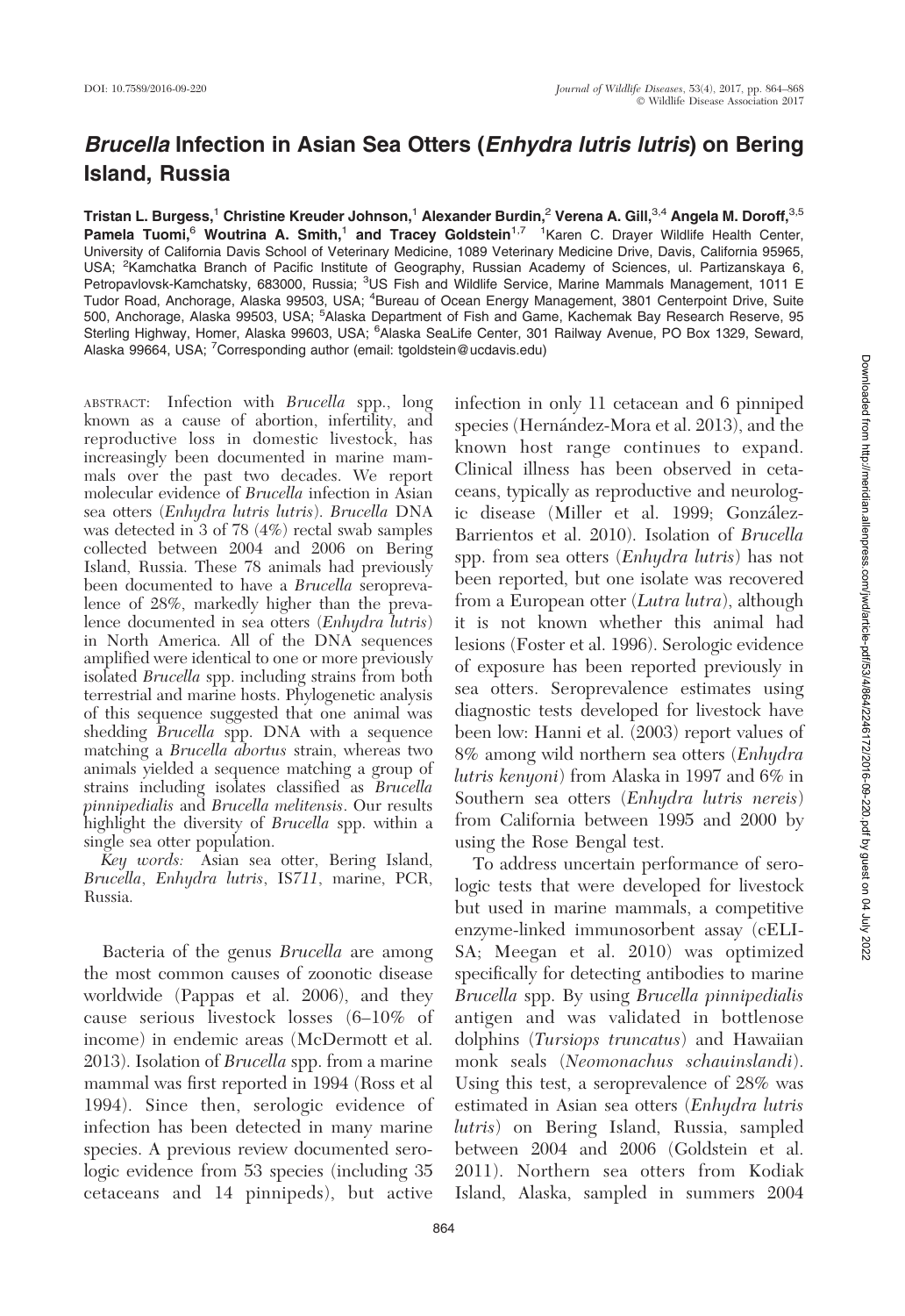and 2005 and tested with the cELISA yielded a much lower seroprevalence (2.7%; Goldstein et al. 2011). The reason for the comparatively high Brucella prevalence at Bering Island is unknown. Unlike other Brucella serologic tests, the cELISA does not seem to cross-react with Yersinia enterocolitica (Meegan et al. 2010). The cELISA test has not been validated in sea otters, but in cetaceans, a sensitivity and specificity of 100% and 73%, respectively, was determined, whereas in pinnipeds, it was 67% and 77%, respectively. Although this test will detect antibodies to any Brucella species, Meegan et al. (2010) concluded that it is more sensitive in marine species than the terrestrial antigenbased tests. Retesting Hawaiian monk seal samples previously analyzed with the terrestrial Brucella serologic tests yielded two additional positives using the cELISA test (Nielsen et al. 2005).

We examined 89 rectal swab samples from the same live-captured Asian sea otters from Bering Island (55°11'N, 166°8'E) collected by Goldstein et al. (2011) between 2004 and 2006 and stored at -70 C. We extracted DNA (DNeasy Blood and Tissue Kit, QIAGEN, Venlo, the Netherlands), and 78 of 89 samples contained amplifiable DNA based on mammalian ferritin PCR (Goldstein et al. 2004). Samples were tested by PCR, targeting a 150-base pair (bp) fragment of the gene encoding the insertion sequence IS711, by using primers IS711F (5'-TACCGCTGCGAA TAAAGCCAAC-3') and IS711R (5'-TGAGAT TGCTGGCAATGAAGGC-3') described by Wu et al. (2014). Samples testing negative with this primer set were retested with the same forward primer and an alternative reverse primer IS711R2 (5′-GCATCATAGGCTGCAT CAGCAA-3'), which yields a shorter (118-bp) product. The PCR products of the expected size were purified (QIAquick Gel Extraction Kit, QIAGEN), cloned (pCR 2.1 TOPO TA Vector, One-Shot<sup>®</sup> TOP10 Escherichia coli; Invitrogen, Carlsbad, California, USA), and sequenced (BigDye<sup>®</sup> Terminator v3.1 chemistry, Invitrogen). Sequences were analyzed in Geneious Pro 5.3.6 (Biomatters, Auckland, New Zealand) and phylogenetic analysis was

conducted using MRBAYES 2.03 (Huelsenbeck and Ronquist 2001).

Three Asian sea otter rectal swab samples (from one adult male, one adult female, and one juvenile male) tested positive by PCR. Of these animals, only the adult female was seropositive to *Brucella* on the cELISA assay (Goldstein et al. 2011). Such imperfect agreement is expected, as infected animals may not yet have seroconverted, whereas many seropositive animals may no longer be shedding Brucella DNA. Sequencing produced four sequences of 115 bp (KU666447–KU666450; see Supplementary Material Table S1), each 100% identical to IS711 gene sequences from one or more previously characterized Brucella spp. (Fig. 1). The sample SO-024 yielded two IS711 sequences, SO-024 1/2 (GenBank accession no. KU666447) matching only Brucella abortus strain 86/8/59 and SO-024 2/2 (GenBank accession no. KU666448) that was identical to a different IS711 gene copy from B. abortus strain 86/8/59, as well as several Brucella suis, Brucella ovis, and Brucella melitensis sequences. The sequence from SO-025 (Gen-Bank accession no. KU666450) was identical to Brucella melitensis (bv. 2 strain 63/9) only. The sequence from SO-123 (GenBank accession no. KU666449) was identical to two B. melitensis strains (bv. 2 63/9 and 16M); many B. pinnipedialis strains from pinnipeds; and the cetacean-origin strains B1/94, B14/94, and JM13/00.

The PCR test used in this study was modified from the method of Wu et al. (2014), who reported a 100% sensitivity at 0.27 fg per reaction volume, due in part to the presence of multiple copies of the IS711 gene in the Brucella genome. Unfortunately, the amplicon is a short fragment that is conserved and does not allow for speciation of Brucella. Furthermore, not all copies of the IS711 gene in a Brucella genome are identical, complicating phylogenetic inference. We attempted to characterize the sequences detected, targeting the bp26 gene (i.e., omp28), with several assays (Cloeckaert et al. 2000) and two multilocus sequence typing assays for omp25 and glucokinase genes (Whatmore et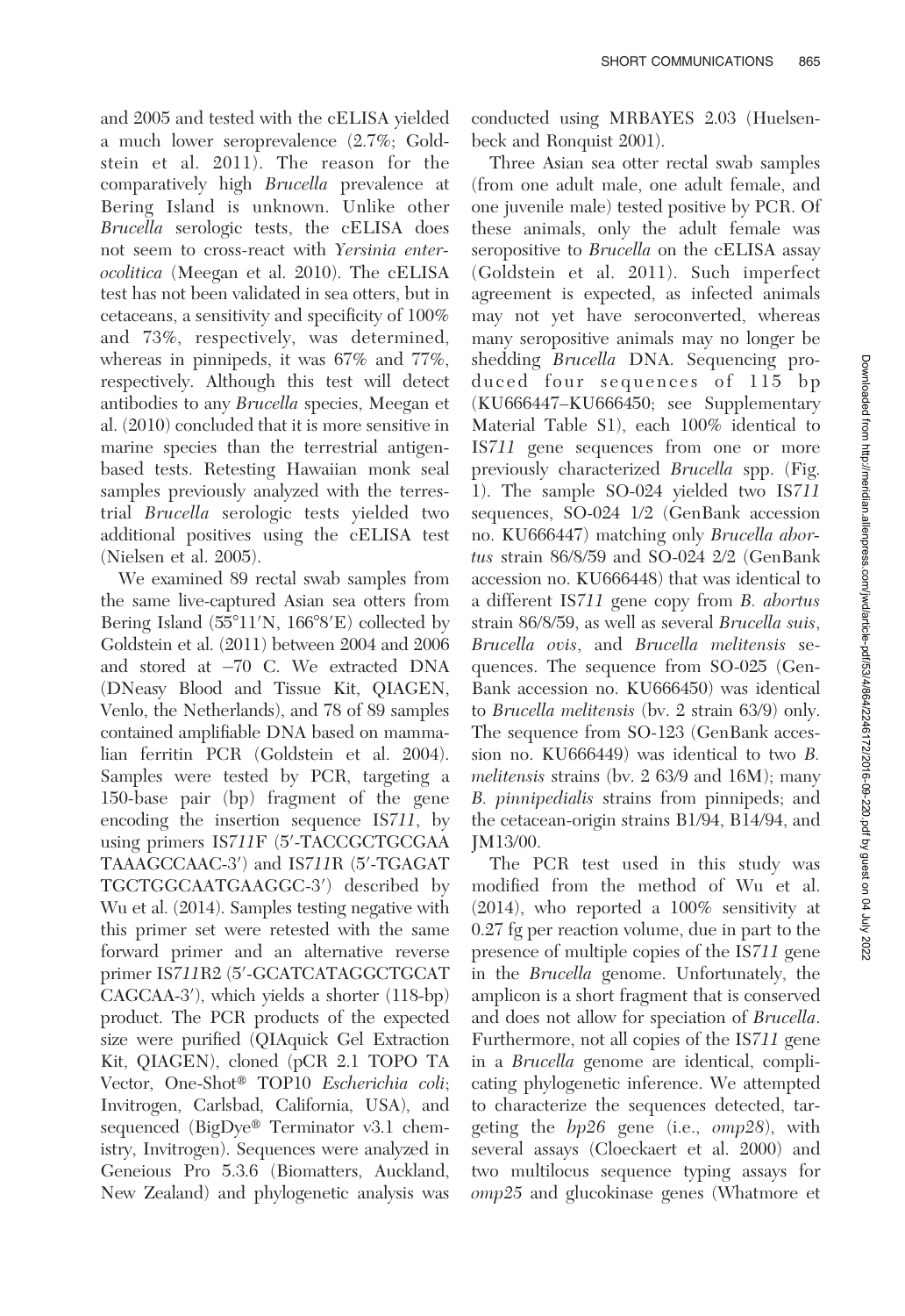

FIGURE 1. Markov Chain-Monte Carlo phylogenetic analysis of 58 partial Brucella IS711 sequences (118 base pair) obtained from sea otters (*Enhydra lutris*) captured on Bering Island, Russia, between 2004 and 2006. The tree was constructed using MRBAYES (Huelsenbeck and Ronquist 2001) and Geneious Pro 5.3.6 (Biomatters) with the African bullfrog isolate (Brucella spp. 4986/3) as outgroup. Node labels denote Bayesian posterior probability. The Markov chain was simulated for 2,100,000 cycles under an HKY85 model. The first 100,000 cycles were discarded as burn-in, and the chain was sampled every 500 updates thereafter. The scale bar indicates the number of substitutions per site. Sequences are labeled with the following letter codes (and colors): sea otter sequences from the present study are labeled S (red), sequences from terrestrial species are T (green), atypical terrestrial species are A (orange), and previously described marine-origin species are M (blue). A full list of sequences in this tree, with GenBank accessions, is given in Supplementary Material Table S1. Single asterisk (\*) indicates isolates have since been classified as B. ceti. Double asterisk (\*\*) indicates cetacean-origin isolate not classified to species level.

al. 2007), but all were unsuccessful. The additional protocols were developed by others to characterize cultured isolates with abundant genetic material, rather than the low DNA concentrations found in swab samples

from apparently healthy animals. Thus, we were unable to confirm that the Brucella spp. detected was of marine or terrestrial origin, and further work is required to determine the species of *Brucella* resulting in seroconversion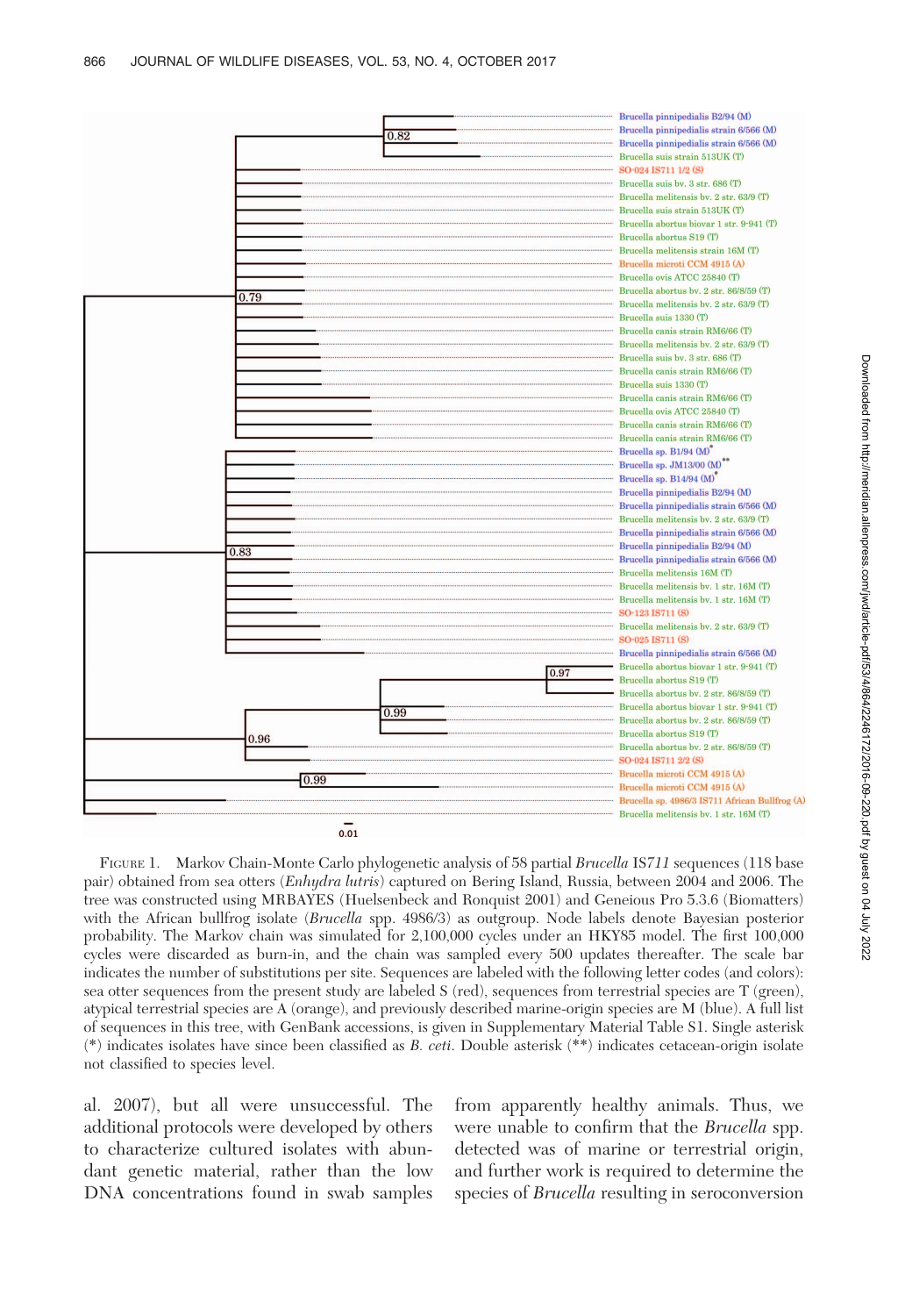of almost 30% of Bering Island sea otters tested. Culture was not attempted on these samples as only DNA was available, but isolates in pure culture would allow more thorough characterization.

Exposure to Brucella in Asian sea otters on Bering Island may occur via land-sea spillover of the infectious agent, either from introduced reindeer (Rangifer tarandus) or domestic cattle (Bos taurus) grazing along the beaches in coastal areas of Bering Island. Information on the infection status of ungulates on Bering Island was not available, but B. abortus and B. suis biovar 4 are endemic (in cattle and reindeer, respectively) in mainland Russia (Meyer and Morgan 1973). Sea otters are reported to spend long periods hauled out on land Bering Island, potentially providing opportunities for interspecies transmission of Brucella spp. from terrestrial species or other marine mammal species sharing haulout sites, including harbor seals (Phoca vitulina stejnegeri), northern fur seals (Callorhinus ursinus), and Steller sea lions (Eumatopius jubatus jubatus). Alternatively, it has been proposed that fish are involved in Brucella transmission in marine environments. Brucella infection has been detected in lung worms that use a fish intermediate host (Garner et al. 1997) and in some fish species (El-Tras et al. 2010). Sea otters from Bering Island prey on benthic fish (Kornev and Korneva 2006), unlike southern sea otters that eat almost exclusively invertebrates. However, fish foraging is also observed in Northern sea otters in Alaska (Estes 1990), which had a much lower *Brucella* seroprevalence (Goldstein et al. 2011).

Our report of Brucella in sea otters in Russia adds to the already broad recognized host range of the genus *Brucella*. Our data provide evidence that Brucella spp. infect Asian sea otters, but information on the pathogenicity and transmission pathway is still limited. Evidence that Brucella can infect sea otters emphasizes that this pathogen should be included on the list of potential zoonotic risks to those handling sea otters.

This project was supported by the Karen C. Drayer Wildlife Health Center, School of Veterinary Medicine, University of California,

Davis. Field sampling for this work was funded by the Alaska SeaLife Center, the US Fish and Wildlife Service, and the US Geological Survey (Alaska Science Center and Western Ecological Research Center). Thanks to personnel from the US Fish and Wildlife Service, US Geological Survey, Monterey Bay Aquarium, Alaska SeaLife Center, Marine Mammal Protection Division, Sevvostrybvod, 'Komandorsky' Reserve, and the University of California at Davis, in particular J. Estes, T. Tinker, M. Murray, G. Bental, V. Nikulin, S. Zagrebelny, V. Fomin, D. Utkin, and B. Smith. Sea otter samples were collected under the Division of Management Authority permit MA041309-2 issued to the US Fish and Wildlife Service and approved by the University of Alaska, Anchorage, Institutional Animal Care and Use Committee.

## SUPPLEMENTARY MATERIAL

Supplementary material for this article is online at http://dx.doi.org/10.7589/2016-09-220.

## LITERATURE CITED

- Cloeckaert A, Grayon M, Grepinet O. 2000. An IS711 element downstream of the bp26 gene is a specific marker of Brucella spp. isolated from marine mammals. Clin Diagn Lab Immunol 7:835–839.
- El-Tras WF, Tayel AA, Eltholth MM, Guitian J. 2010. Brucella infection in fresh water fish: Evidence for natural infection of Nile catfish, Clarias gariepinus, with Brucella melitensis. Vet Microbiol 141:321–325.
- Estes JA. 1990. Growth and equilibrium in sea otter populations. J Anim Ecol 59:385–401.
- Foster G, Jahans KL, Reid RJ, Ross HM. 1996. Isolation of Brucella species from cetaceans, seals and an otter. Vet Rec 138:583–586.
- Garner MM, Lambourn DM, Jeffries SJ, Hall PB, Rhyan JC, Ewalt DR, Polzin LM, Cheville NF. 1997. Evidence of Brucella infection in Parafilaroides lungworms in a Pacific harbor seal (Phoca vitulina richardsi). J Vet Diagn Invest 9:298–303.
- Goldstein T, Gill VA, Tuomi P, Monson D, Burdin A, Conrad PA, Dunn JL, Field C, Johnson C, Jessup DA, et al. 2011. Assessment of clinical pathology and pathogen exposure in sea otters (Enhydra lutris) bordering the threatened population in Alaska. J Wildl Dis 47:579–592.
- Goldstein T, Mazet JAK, Gulland FMD, Rowles T, Harvey JT, Allen SG, King DP, Aldridge BM, Stott JL. 2004. The transmission of phocine herpesvirus-1 in rehabilitating and free-ranging Pacific harbor seals